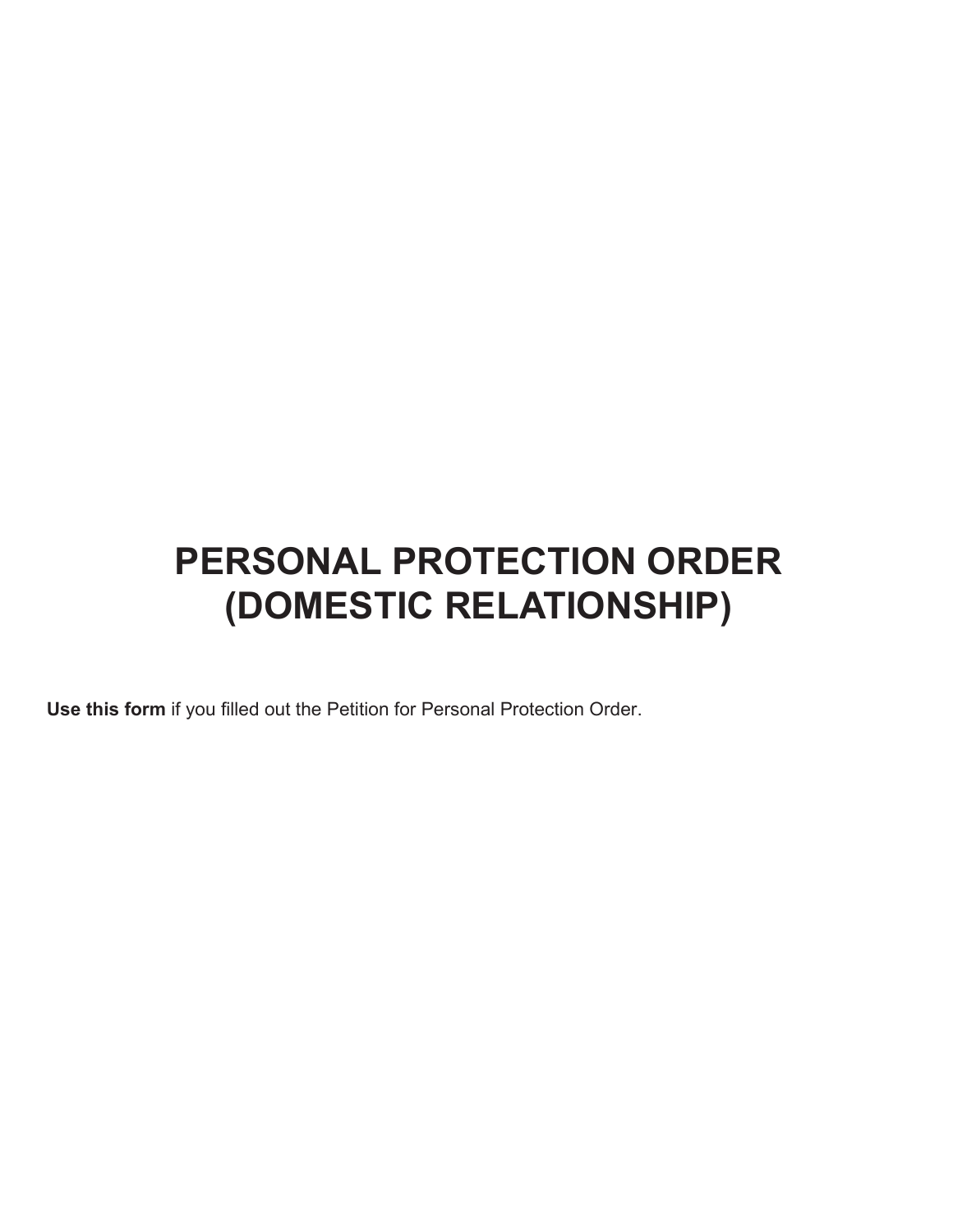# **INSTRUCTIONS FOR COMPLETING "PERSONAL PROTECTION ORDER"**

# **Please print neatly.**

Items A through D must be completed before you give this form to the court clerk. Please read the instructions for each item. Then fill in the correct information for that item on the form.

- $\bf{A}$  If you checked box  $\bf{G}$  on form on the petition, check the box "Ex Parte."
- **B** Fill in the "Case No." that was on the petition.
- **C** Fill in the "petitioner" information the same way you did on the Petition. **If you want your address and telephone number to be kept from the respondent, do not write your address here. Put in the address of a relative or friend or a post office box where the court can contact you.**
- **D** Write in the respondent's information and as much of the other information as you know. This information will help the police to identify the respondent if he or she disobeys the restraining order. Be sure to identify the respondent accurately. **The race, sex, and date of birth are required for law enforcement to enter an order on the Law Enforcement Information Network (LEIN).**

The court will complete the rest of this form.

# **Important:**

If the respondent violates this personal protection order and is arrested, the court will set a date, time, and place for a hearing on the charges against the respondent to be held within 72 hours after arrest. The court or prosecutor is responsible for giving you notice of this hearing. If you are not notified within 24 hours of the arrest, contact the judge who signed this order. If a hearing is not held within 72 hours, the respondent may be released from jail after posting bond pending the hearing.

If the respondent violates this personal protection order and there is no arrest, use the form *Motion and Order to Show Cause for Violating Personal Protection Order.* This form is available from the court clerk.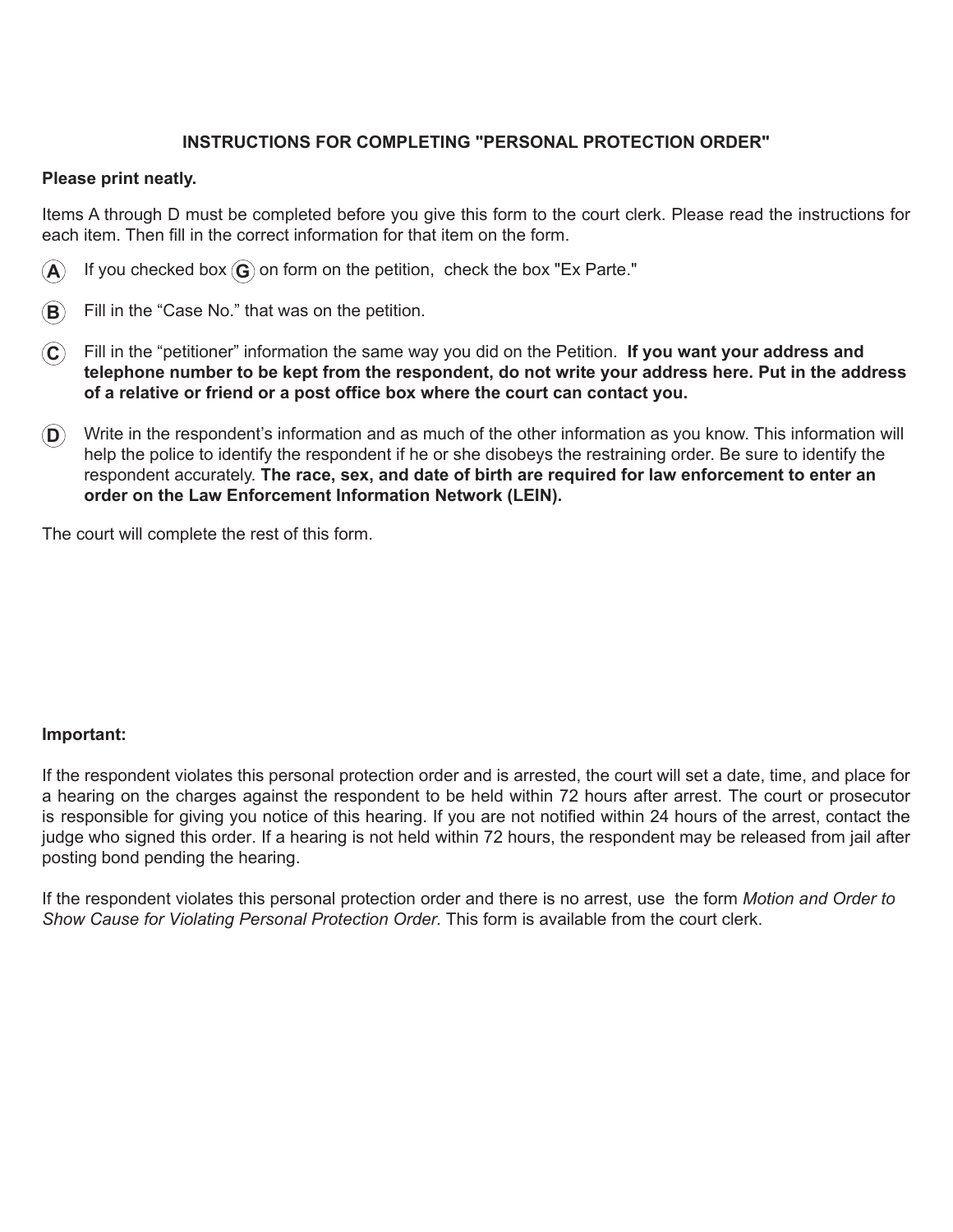|                         | Original - Court<br>1st copy - Law enforcement<br>2nd copy - Respondent |                             |                                                            |                           |                                                                                                                                                                                                                                                                                                                                                                                                                                                                                     |                           | 3rd copy - Petitioner<br>4th copy - Return |                    |                                                                                                                                                                                                                                                                                                                                                                                                                                                                                                                                                                                                                                                     |
|-------------------------|-------------------------------------------------------------------------|-----------------------------|------------------------------------------------------------|---------------------------|-------------------------------------------------------------------------------------------------------------------------------------------------------------------------------------------------------------------------------------------------------------------------------------------------------------------------------------------------------------------------------------------------------------------------------------------------------------------------------------|---------------------------|--------------------------------------------|--------------------|-----------------------------------------------------------------------------------------------------------------------------------------------------------------------------------------------------------------------------------------------------------------------------------------------------------------------------------------------------------------------------------------------------------------------------------------------------------------------------------------------------------------------------------------------------------------------------------------------------------------------------------------------------|
|                         |                                                                         | <b>LITTLE RIVER BAND OF</b> | <b>OTTAWA INDIANS</b><br><b>TRIBAL COURT</b>               | $\left(\mathbf{A}\right)$ | <b>PERSONAL PROTECTION ORDER</b><br>(DOMESTIC RELATIONSHIP)                                                                                                                                                                                                                                                                                                                                                                                                                         | <b>EX PARTE</b>           |                                            | $\bf (\mathbf{B})$ | <b>CASE NO.</b>                                                                                                                                                                                                                                                                                                                                                                                                                                                                                                                                                                                                                                     |
| <b>ORI</b>              |                                                                         |                             | Court address 3031 Domres Road, Manistee Michigan 49660    |                           |                                                                                                                                                                                                                                                                                                                                                                                                                                                                                     |                           |                                            |                    | Court telephone no.<br>$(231)$ 398-3406                                                                                                                                                                                                                                                                                                                                                                                                                                                                                                                                                                                                             |
| $MI-$<br>$(\mathbf{C})$ | Petitioner's name                                                       |                             |                                                            |                           |                                                                                                                                                                                                                                                                                                                                                                                                                                                                                     | $\left(\mathbf{D}\right)$ |                                            |                    | Respondent's name, address, telephone no., and driver's license no.                                                                                                                                                                                                                                                                                                                                                                                                                                                                                                                                                                                 |
|                         |                                                                         |                             | Address and telephone no. where court can reach petitioner |                           |                                                                                                                                                                                                                                                                                                                                                                                                                                                                                     | $\mathsf{v}$              |                                            |                    |                                                                                                                                                                                                                                                                                                                                                                                                                                                                                                                                                                                                                                                     |
| $\mathbf{D}$            | Height                                                                  | Weight                      | Race*                                                      | $Sex^*$                   | Date of birth or age*                                                                                                                                                                                                                                                                                                                                                                                                                                                               | Hair color                | Eye color                                  |                    | Other identifying information                                                                                                                                                                                                                                                                                                                                                                                                                                                                                                                                                                                                                       |
|                         |                                                                         |                             |                                                            |                           | *These items must be filled in for the police/sheriff to enter on LEIN; the other items are not required but are helpful.                                                                                                                                                                                                                                                                                                                                                           |                           |                                            |                    | **Needed for NCIC entry                                                                                                                                                                                                                                                                                                                                                                                                                                                                                                                                                                                                                             |
|                         |                                                                         |                             |                                                            |                           |                                                                                                                                                                                                                                                                                                                                                                                                                                                                                     |                           |                                            |                    |                                                                                                                                                                                                                                                                                                                                                                                                                                                                                                                                                                                                                                                     |
|                         |                                                                         |                             |                                                            |                           | 1. This order is entered $\Box$ without a hearing. $\Box$ **after hearing.                                                                                                                                                                                                                                                                                                                                                                                                          |                           |                                            |                    | Bar no.                                                                                                                                                                                                                                                                                                                                                                                                                                                                                                                                                                                                                                             |
|                         | THE COURT FINDS:<br>$\Box$ 5. Respondent<br><b>IT IS ORDERED:</b>       |                             |                                                            |                           | has a property interest in the premises, or respondent does not have a property interest in the premises.<br>4. Respondent poses a credible threat to the physical safety of petitioner and/or a child of petitioner.                                                                                                                                                                                                                                                               |                           |                                            |                    | $\Box$ 2. A petition requested respondent be prohibited from entry onto the premises, and either the parties are married, petitioner<br>$\Box$ 3. Petitioner requested an ex parte order, which should be entered without notice because irreparable injury, loss, or damage<br>will result from the delay required to give notice or notice itself will precipitate adverse action before the order can be issued.<br>$\Box$ **is the spouse or former spouse of petitioner, had a child in common with petitioner, or is<br>residing or had resided in the same household as petitioner. $\Box$ has or had a dating relationship with petitioner. |
| 6.                      | <b>Name</b>                                                             |                             |                                                            |                           |                                                                                                                                                                                                                                                                                                                                                                                                                                                                                     |                           |                                            |                    | is prohibited from:                                                                                                                                                                                                                                                                                                                                                                                                                                                                                                                                                                                                                                 |
|                         |                                                                         |                             | a. entering onto property where petitioner lives.          |                           |                                                                                                                                                                                                                                                                                                                                                                                                                                                                                     |                           |                                            |                    |                                                                                                                                                                                                                                                                                                                                                                                                                                                                                                                                                                                                                                                     |
|                         |                                                                         |                             |                                                            |                           |                                                                                                                                                                                                                                                                                                                                                                                                                                                                                     |                           |                                            |                    |                                                                                                                                                                                                                                                                                                                                                                                                                                                                                                                                                                                                                                                     |
|                         |                                                                         |                             |                                                            |                           | c. assaulting, attacking, beating, molesting, or wounding $\frac{1}{\text{Name}}$                                                                                                                                                                                                                                                                                                                                                                                                   |                           |                                            |                    | <u> 1980 - Johann Barbara, martxa alemaniar argumento este alemaniar alemaniar alemaniar alemaniar alemaniar al</u>                                                                                                                                                                                                                                                                                                                                                                                                                                                                                                                                 |
|                         |                                                                         |                             |                                                            |                           |                                                                                                                                                                                                                                                                                                                                                                                                                                                                                     |                           |                                            |                    | d. removing minor children from petitioner who has legal custody, except as allowed by custody or parenting-time order<br>provided removal of the children does not violate other conditions of this order. An existing custody order is dated                                                                                                                                                                                                                                                                                                                                                                                                      |
|                         |                                                                         |                             |                                                            |                           | An existing parenting-time order is dated                                                                                                                                                                                                                                                                                                                                                                                                                                           |                           |                                            |                    |                                                                                                                                                                                                                                                                                                                                                                                                                                                                                                                                                                                                                                                     |
| $***$                   |                                                                         |                             |                                                            |                           | e. stalking as defined under Ordinance #11-400-03 Sec. 8.03 that includes but is<br>follimonited pretitioner or appearing within his/her sight.<br>sending mail or other communications to petitioner.<br>approaching or confronting petitioner in a public place or on private property.<br>entering onto or remaining on property owned, leased, or occupied by petitioner.<br>placing an object on or delivering an object to property owned, leased, or occupied by petitioner. |                           |                                            |                    | $\Box$ appearing at petitioner's workplace or residence.<br>$\Box$ contacting petitioner by telephone.                                                                                                                                                                                                                                                                                                                                                                                                                                                                                                                                              |

(SEE OTHER PAGE) **PERSONAL PROTECTION ORDER (Domestic Relationship)**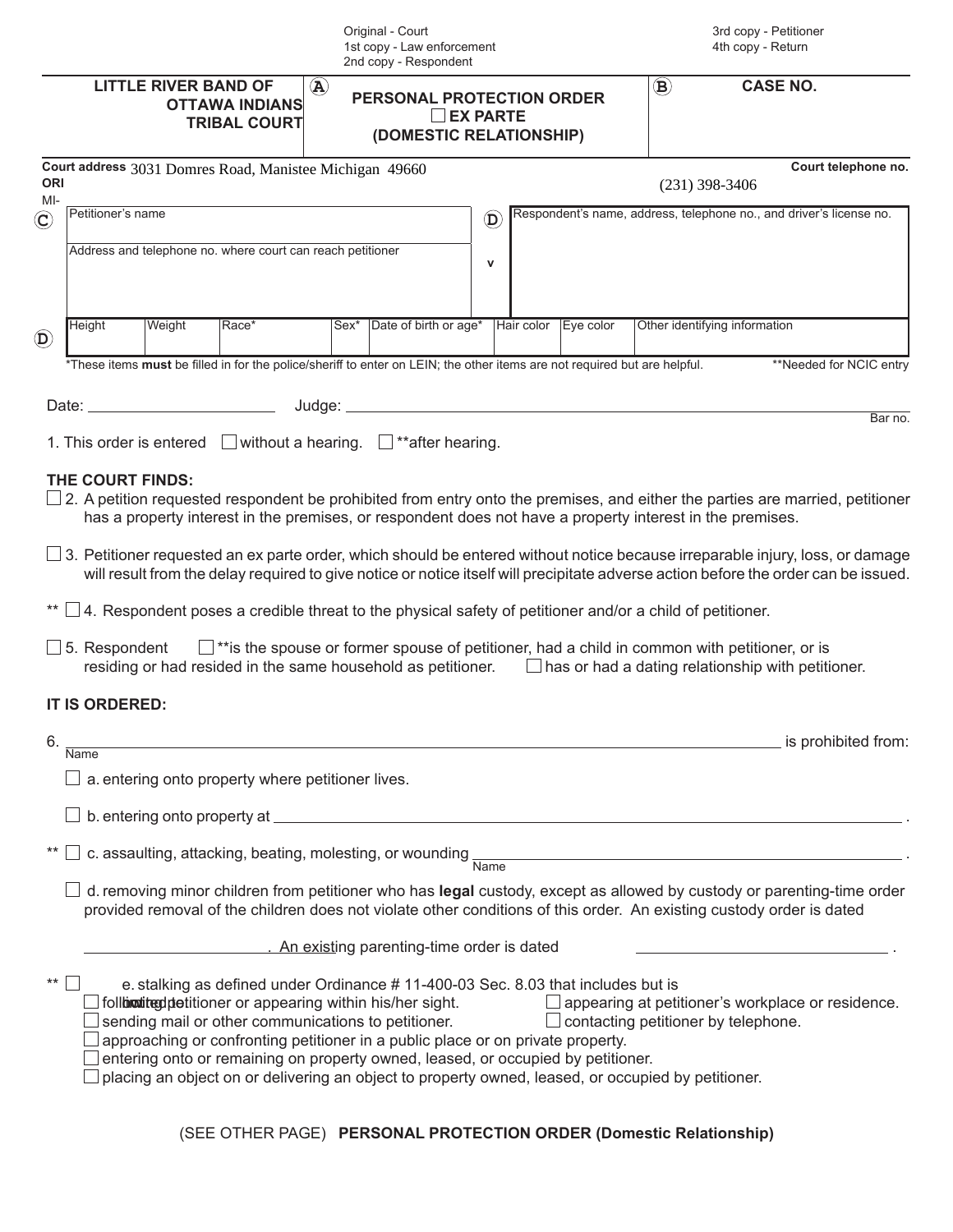| <b>Personal Protection Order</b> |  | Case No. |
|----------------------------------|--|----------|
|----------------------------------|--|----------|

#### **IT IS ORDERED:**

| 6. (continued) |
|----------------|
|                |

 $\Box$  f. interfering with petitioner's efforts to remove his/her children/personal property from premises solely owned/leased by respondent.

\*\*  $\Box$  g. threatening to kill or physically injure  $\frac{1}{\Box}$ 

- $\Box$  h. interfering with petitioner at his/her place of employment or education or engaging in conduct that impairs his/her employment or educational relationship or environment.
- $\square$  i. having access to information in records concerning a minor child of petitioner and respondent that will reveal petitioner's address, telephone number, or employment address or that will reveal the child's address or telephone number.
- $\Box$  i. intentionally causing petitioner mental distress or exerting control over petitioner by:
	- $\Box$  injuring, killing, torturing, or neglecting, or threatening to injure, kill, torture, or neglect any animal in which petitioner has an ownership interest.
	- $\Box$  removing any animal from his/her possession in which petitioner has an ownership interest.
	- $\Box$  retaining or obtaining possession of any animal in which petitioner has an ownership interest.

\*\*  $\Box$  k. purchasing or possessing a firearm.

 $\Box$  I. other: $\_\_$ 

7. As a result of this order, federal and/or state law may prohibit you from possessing or purchasing ammunition or a firearm.

8. Violation of this order subjects respondent to immediate arrest and to the civil and criminal contempt powers of the court. If found guilty, respondent shall be imprisoned for not more than 90 days and may be fined not more than \$5,000 (Under Ordinance # 04-400-04 Sec. 9.06)

## 9. **This order is effective when signed, enforceable immediately, and remains in effect until** .

This order is enforceable anywhere in this state by any law enforcement agency when signed by a judge, and upon service, may also be enforced by another state, another Indian tribe, or a territory of the United States. If respondent violates this order in a jurisdiction other than this state, respondent is subject to enforcement and penalties of the state, Indian tribe, or

United States territory under whose jurisdiction the violation occurred.<br>
The River Band Department of Public Safety 10. The court clerk shall file this order with  $\frac{1}{\text{Name of law enforcement agency}}$  who will enter it into the LEIN.

- 11. Respondent may file a motion to modify or terminate this order. For ex parte orders, the motion must be filed within 14 days after being served with or receiving actual notice of the order. Forms and instructions are available from the clerk of court.
- 12. A motion to extend the order must be filed 3 days before the expiration date in item 9 or a new petition must be filed.

Date and time issued Judge